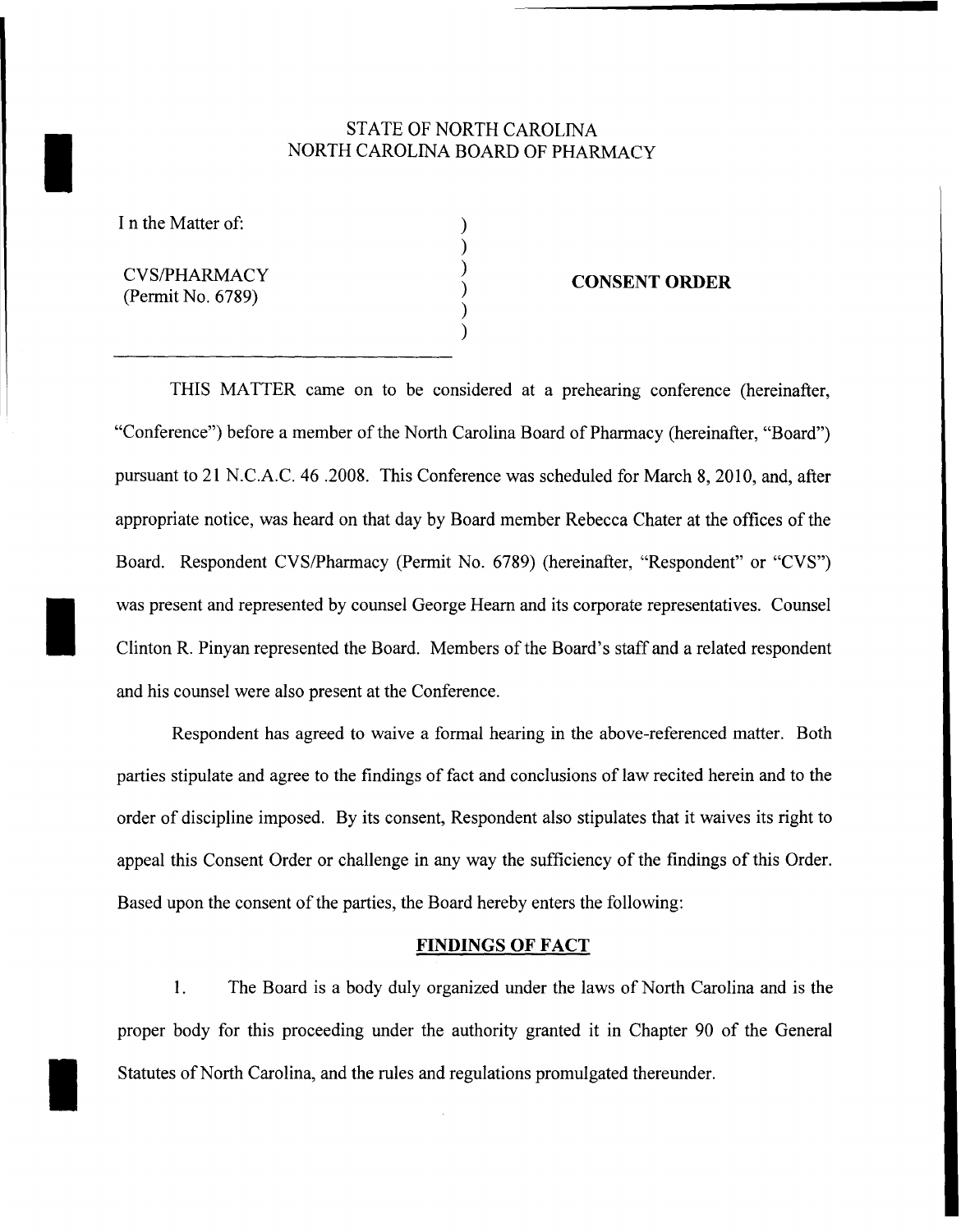2. Respondent is, and was at all relevant times referred to herein, located at 3111 Taylorsville Highway, Statesville, North Carolina, and the holder of permit number 6789. Respondent is and was, at all relevant times referenced to herein, subject to the rules and regulations of the Board and the laws of the State of North Carolina.

I

I

I

3. On February 4, 2009, CVS had in place a waiver allowing one pharmacist to supervise more than two technicians. However, on that date, CVS allowed its pharmacist to supervise more technicians than were permitted by the terms of its waiver.

### **CONCLUSIONS OF LAW**

Based on the above findings, the Board concludes as a matter of law:

1. Respondent violated N.C. Gen. Stat. §§ 90-85. 15A(c), 90-85.38(b) and 90-85.40(f).

2. Respondent admits that the conduct in this matter constitutes sufficient grounds for disciplinary action on its permit under N.C. Gen. Stat. § 90-85.38.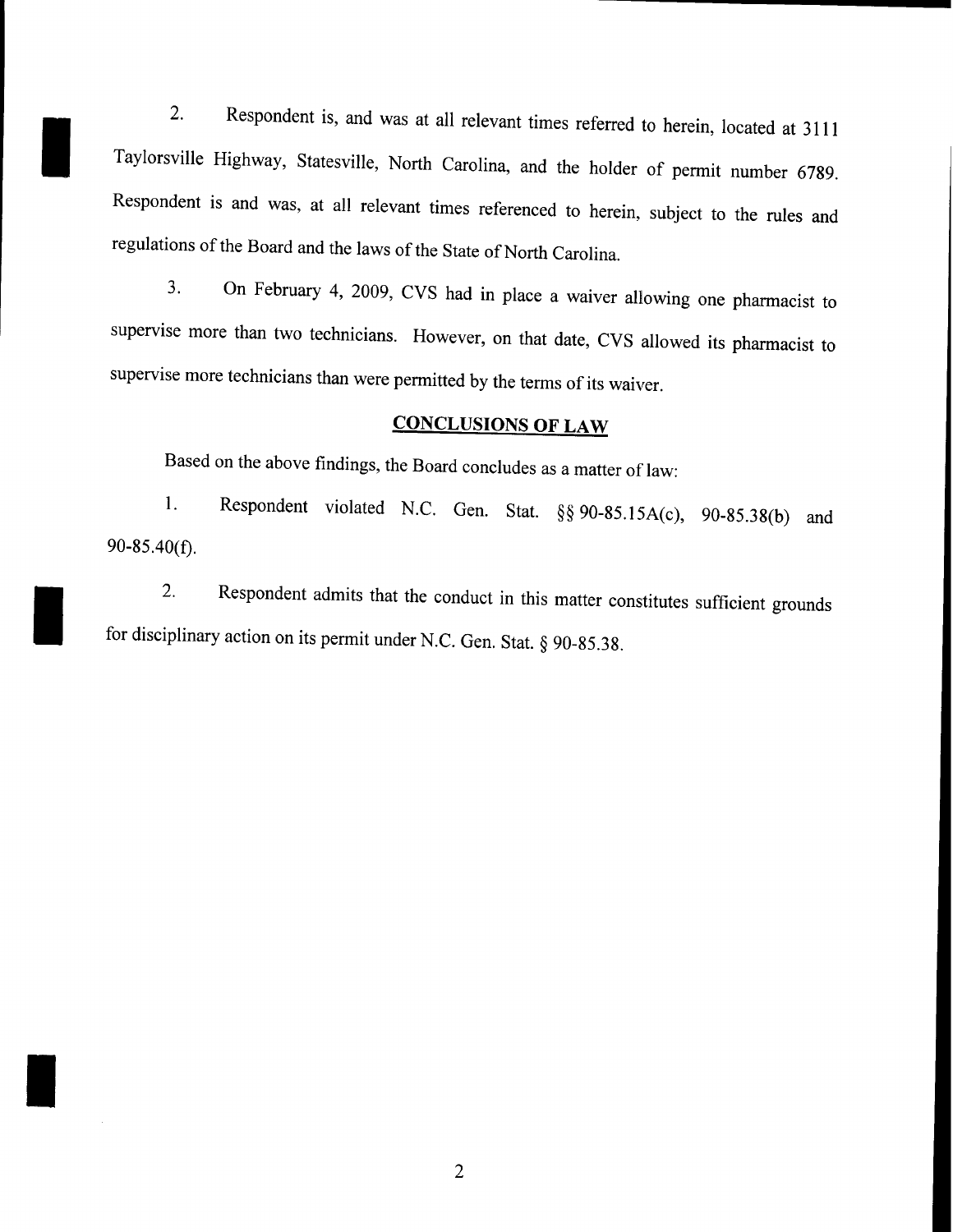Based upon the foregoing, and with the consent of the parties, IT IS THEREFORE ORDERED that the permit of Respondent CVS/Pharmacy, Permit No. 6789, is hereby REPRIMANDED.

This the  $20^{th}$  day of  $A^{full}$ , 2010.

## NORTH CAROLINA BOARD OF PHARMACY

∖ม⊁่  $By:$ Jack W. Campbell, IV Executive Director